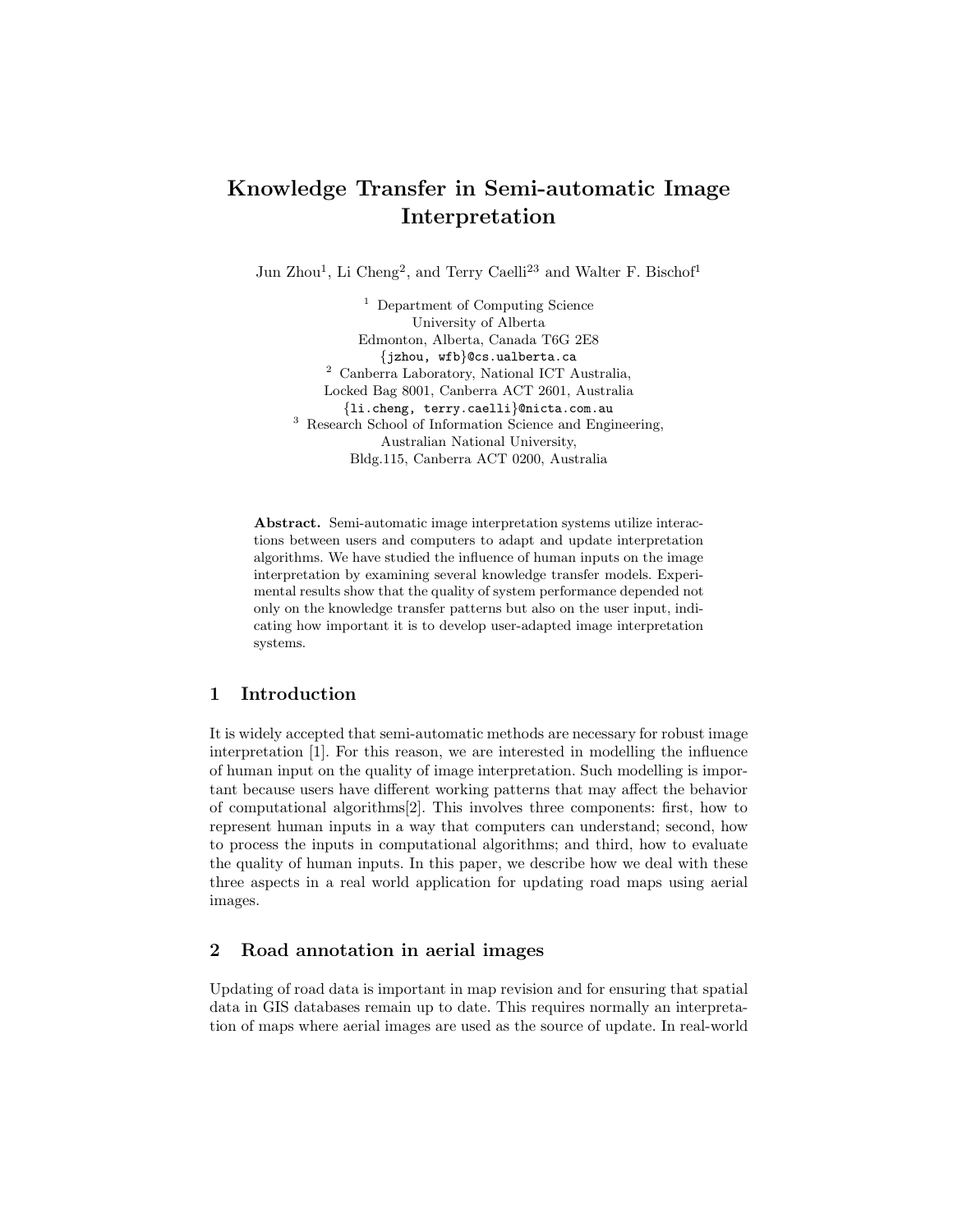map revision environments, for example the software environment used at the United State Geological Survey, manual road annotation is mouse- or commanddriven. A simple road drawing operation can be implemented by either clicking a tool icon on the tool bar followed by clicking on maps using a mouse, or by entering a key-in command. The tool icons correspond to road classes and viewchange operations, and the mouse clicks correspond to the road axis points, view change locations, or a reset that ends a road annotation. These inputs represent two stages of human image interpretation, the detection of linear features and the digitizing of these features.

We have developed an interface to track such user inputs. A parser is used to segment the human inputs into action sequences and to extract the time and locations of road axis points inputs. These time-stamped points are used as input to a semi-automatic system for road tracking. During tracking, the computer interacts with the user, keeping the human at the center of control. A summary of the system is described in the next section.

## 3 Semi-automatic Road Tracking System

The purpose of semi-automatic road tracking is to relieve the user from some of the image interpretation tasks. The computer is trained to perform road feature tracking as consistent with experts as possible. Road tracking starts from an initially provided road segment indicating the road axis position. The computer learns relevant road information, such as range of location, direction, road profiles, and step size for the segment. On request, the computer continues with tracking using a road axis predictor, such as a particle filter or a novelty detector [3, 5]. Observations are extracted at each tracked location and are compared with the knowledge learned from the human operator. During tracking, the computer continuously updates road knowledge from observing human tracking while, at the same time, evaluating the tracking results. When it detects a possible problem or a tracking failure, it gives control back to human, who then enters another segment to guide the road tracker.

Human input affects the tracker in three ways. First, the input affects the parameters of the road tracker. When the tracker is implemented as a road axis predictor, the parameters defines the initial state of the system that corresponds to the location of road axis, the direction of road and the curvature change. Second, the input represents the user's interpretation of a road situation, including dynamic properties of the road such as radiometric changes caused by different road materials, and changes in road appearance caused by background objects such as cars, shadows, and trees. The accumulation of these interpretations in a database constitutes a human-to-computer knowledge transfer. Third, human input keeps the human at the center of the control. When the computer fails tracking, new input can be used to set the correct the tracking direction. The new input also permits prompt and reliable correction of the tracker's state model.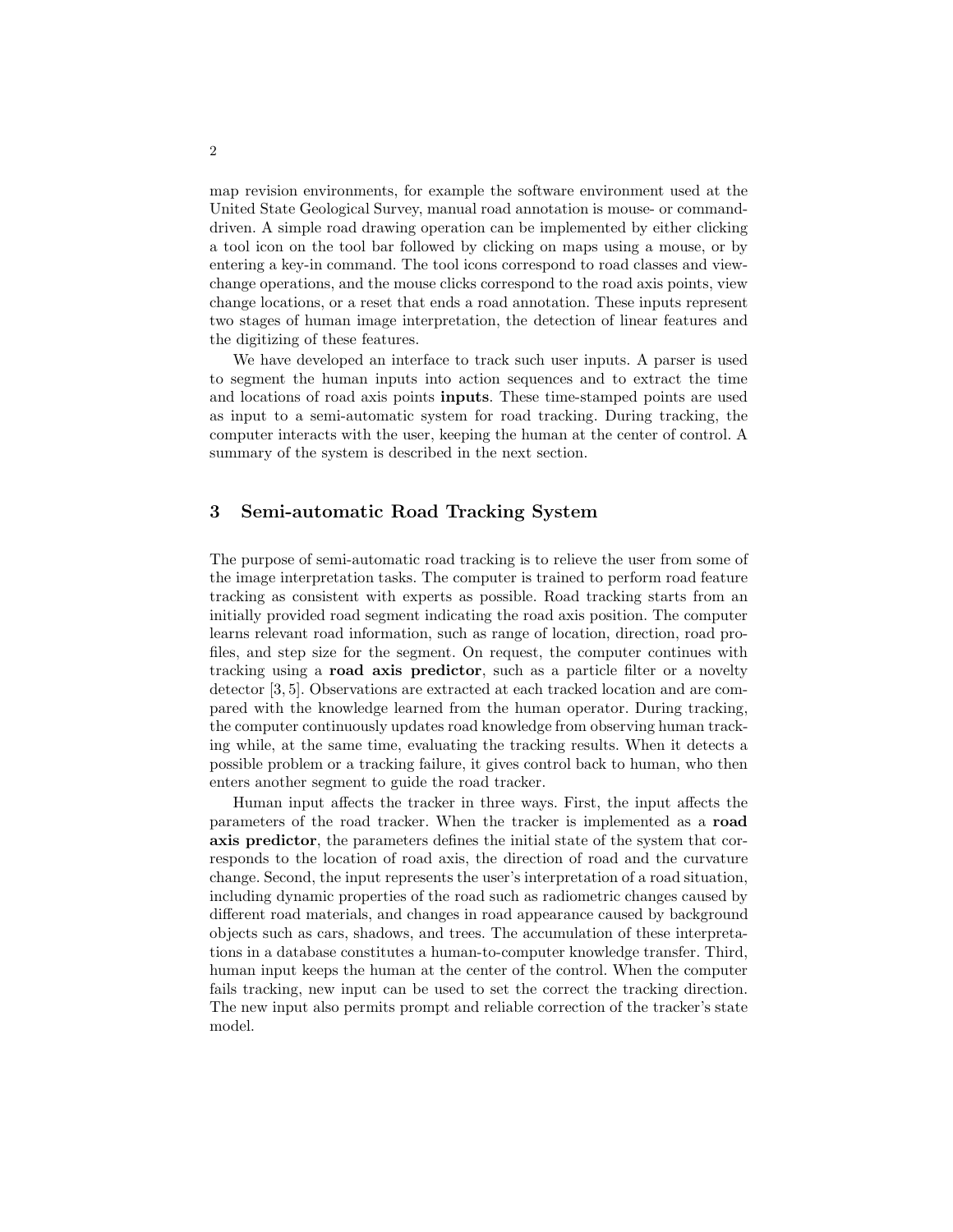

Fig. 1. Profiles of an road segment. In the left image, two white dots indicates the starting and ending points of road segment input by human. The right graphs shows the road profiles perpendicular to (upper) and along (lower) the road direction.

## 4 Human Input Processing

The representation and processing of human input determines how the input is used and how it affects the behavior of image interpreter.

#### 4.1 Knowledge Representation

Typically, a road is long, smooth, homogenous, and it has parallel edges. However, the situation is far more complex and ambiguous in real images, and this is why computer vision systems often fail. In contrast, humans have a superb ability to interpret these complexities and ambiguities. Human input to the system embeds such interpretation and knowledge on road dynamics.

The road profile is one way to quantize such interpretation in the feature extraction step [4]. The profile is normally defined as a vector that characterize the image greylevel in certain directions. For road tracking applications, the road profile perpendicular to the road direction is important: Image greylevel values change dramatically at the road edges and the distance between these edges is normally constant. Thus, the road axis can be calculated as the mid-points between the road edges. The profile along the road is also useful because the greylevel value varies very little along the road direction, whereas this is not the case in off-road areas.

Whenever we obtain a road segment entered by the user, the road profile is extracted at each road axis point. The profile is extracted in both directions and combined into a vector (shown in figure 1). Both the individual vector at each road axis point and an average vector for the whole input road segment are calculated and stored in a knowledge base. They characterize a road situation that human has recognized. These vectors form the template profiles that the computer uses when observation profile is extracted during road tracking.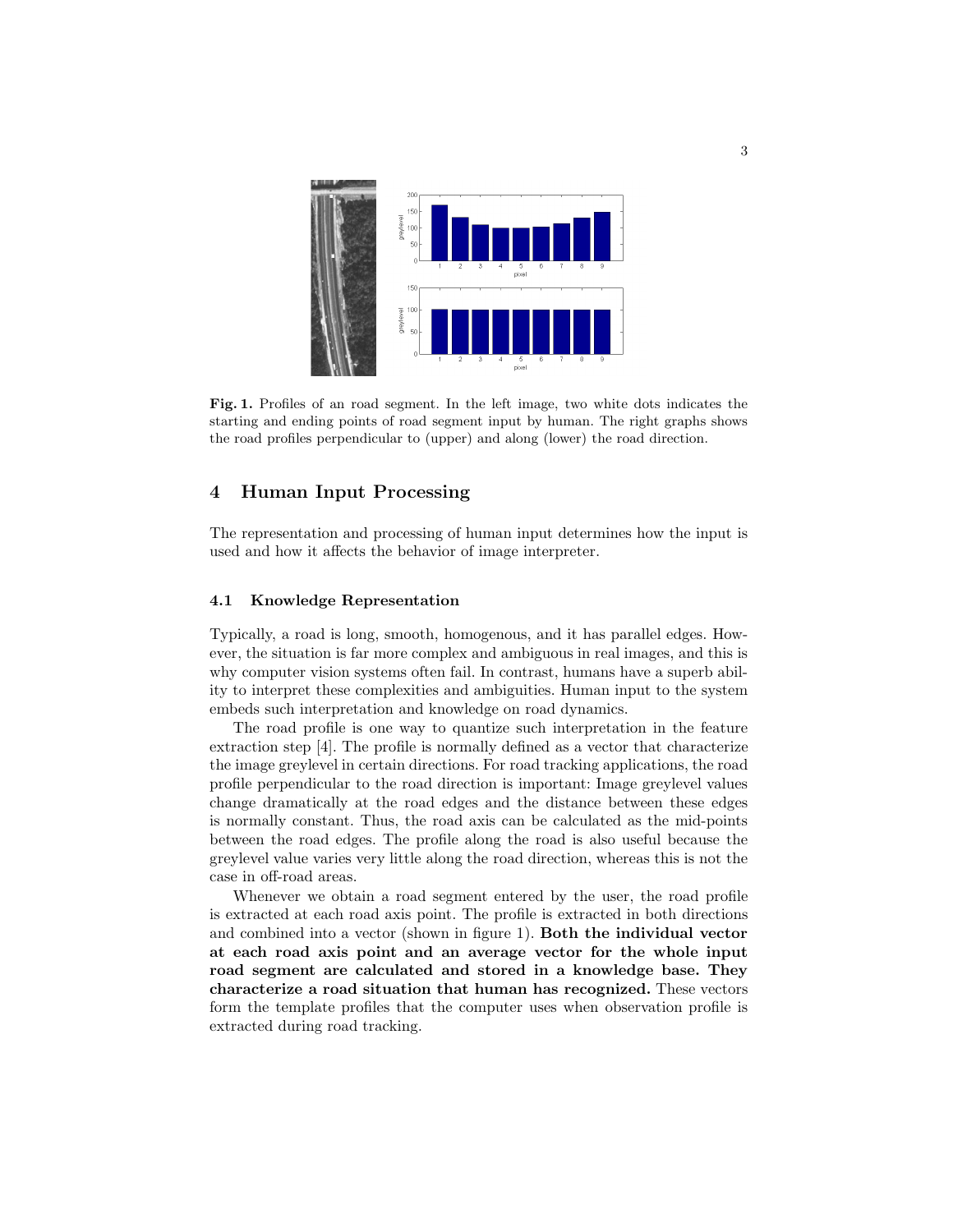#### 4.2 Knowledge Transfer

Depending on whether machine learning is involved in creating a road axis point predictor, there are two methods to implement the humanto-computer knowledge transfer using the created knowledge base. The first method is to select a set of road profiles from the knowledge base so that a road tracker can compare to during the automatic tracking. An example is the Bayesian filtering model for road tracking [5]. At each predicted axis point, the tracker extracts an observation vector that contains two directional profiles. This observation is compared to template profiles in knowledge base for a matching. Successful matching means that the prediction is correct, and tracking continues. Otherwise, the user gets involved and provides new input. The second method is to learn a road profile predictor from stored road profiles in the knowledge base, for example, to construct profile predictors as one-class support vector machines [6]. Each predictor is represented as a weighted combination of training profiles obtained from human inputs in the Reproducing Kernel Hilbert space space, where past training samples in the learning session are associated with different weights with a proper time decay.

Both knowledge transfer models are highly dependent on the knowledge obtained from the human. Direct utilizing of human inputs is risky because low quality inputs lower the performance of the system. This is especially the case when profile selection model without machine learning is used. We propose that human inputs can be processed in two ways. First, similar template profiles may be obtained from different human inputs. The knowledge base then expands quickly with redundant information, making profile matching inefficient. Thus, new inputs should be evaluated before being added into the knowledge base, and only profiles that are quite different should be accepted. Second, the human input may contain points of occlusions, for example when a car is in a scene. This generates noisy template profile. On the one hand, such profiles deviate from the dominant road situation. Other the other hand, they expand the knowledge based with barely useful profiles. To solve this problem, we remove those points whose profile has a low correlation with the average profile of the road segment.

### 5 Human Input Analysis

#### 5.1 Data Collection

Eight participants were required to annotate roads by mouse in an software environment that displays the aerial photos on the screen. None of the users was experienced in using the software and the road annotation task. The annotation was performed by selecting road drawing tools, followed by mouse clicks on the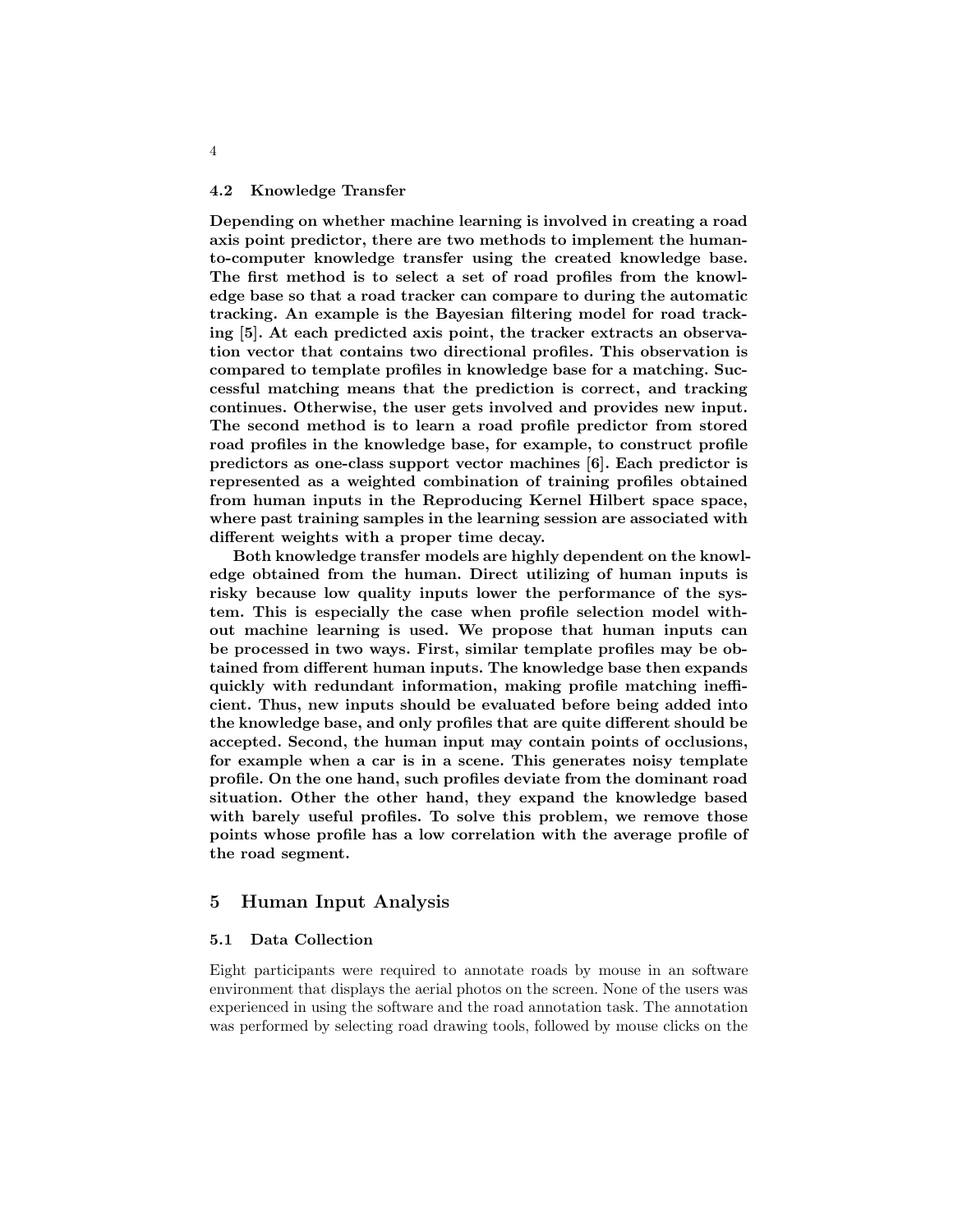Table 1. Statistics on users and input

|                                                                                                             |  |   |   |              |   | user1 user2 user3 user4 user5 user6 user7 user8                                                                                                      |
|-------------------------------------------------------------------------------------------------------------|--|---|---|--------------|---|------------------------------------------------------------------------------------------------------------------------------------------------------|
| gender                                                                                                      |  | М | M | $\mathbf{F}$ | М | M                                                                                                                                                    |
| total number of inputs                                                                                      |  |   |   |              |   |                                                                                                                                                      |
| total time cost (in seconds)                                                                                |  |   |   |              |   | $\begin{array}{ ccccccccccccccc }510 & 415 & 419 & 849 & 419 & 583 & 492 & 484 \\ 2765 & 2784 & 1050 & 2481 & 1558 & 1966 & 1576 & 1552 \end{array}$ |
| average time per input (in seconds) $\begin{bmatrix} 5.4 & 6.6 & 2.5 & 2.9 & 3.7 & 3.4 & 3.2 \end{bmatrix}$ |  |   |   |              |   | - 3.2                                                                                                                                                |

perceived road axis points in the image. Before performing the data collection, each user was given 20 to 30 minutes to become familiar with the software environment and to learn the operations for file input/output, road annotation, viewing change, and error correction. They did so by working on an aerial image for the Lake Jackson area in Florida. When they felt confident in using the tools, they were assigned 28 tasks to annotate roads for the Marietta area in Florida. The users were told that road plotting should be as accurate as possible, i.e. the mouse clicks should be on the true road axis points. Thus, the user had to decide how close the image should be zoomed in to identify the true road axis. Furthermore, the road had to be smooth, i.e. abrupt changes in directions should be avoided and no zigzags should occur.

The plotting tasks included a variety of scenes in the aerial photo of Marietta area, such as trans-national highways, intra-state highways and roads for local transportation. These tasks contained different road types such as straight roads, curves, ramps, crossings, and bridges. They also included various road conditions including occlusions by vehicles, trees, or shadows.

#### 5.2 Data Analysis

We obtained eight data sets, each containing 28 sequences of road axis coordinates tracked by users. Such data was used to initialize the particle filters, to regain control when road tracker had failed, and to correct tracking errors. It was also used to compare performance between the road tracker and manual annotation.

Table 1 shows some statistics on users and data. The statistics include the total number of inputs, the total time for road annotation, and average time per input. The number of inputs reflects how close the user zoomed in the image. When the image is zoomed in, mouse clicks traverse the same distance on the screen but correspond to shorter distances in the image. Thus, the user needed to input more road segments. The average time per input reflects the time that users required to detect one road axis and annotate it.

From the statistics, it is obvious that the users had performed the tasks in different patterns, which influenced the quality of the input. For example, more inputs were recorded for user 4. This was because user 4 zoomed the image into more detail than the other users. This made it possible to detect road axis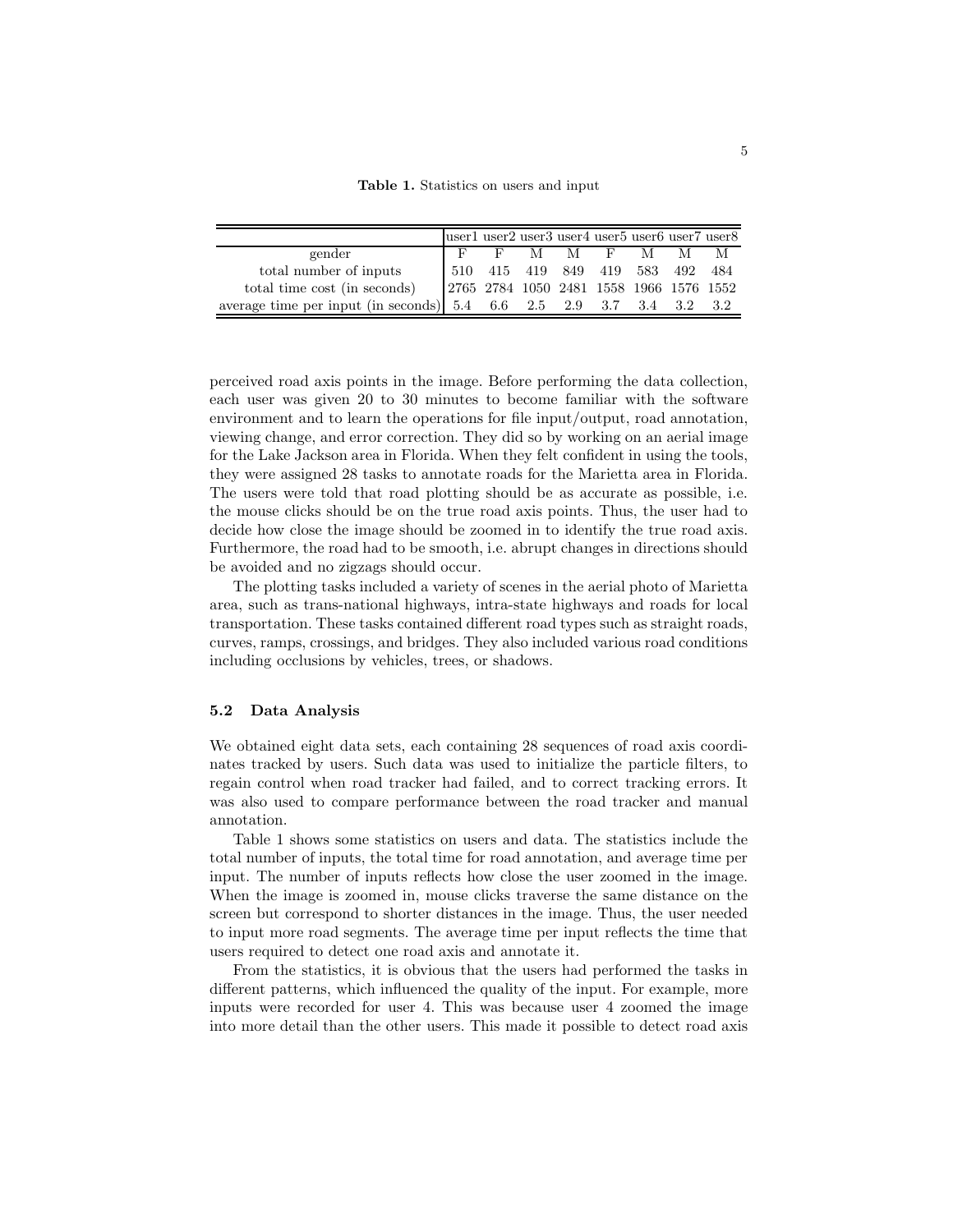**Table 2.** Performance of semi-automatic road tracker. The meaning of  $n_h$ ,  $t_t$ , and  $t_c$ is described in the text.

|                                                                                                                      | user1 user2 user3 user4 user5 user6 user7 user8 |  |  |  |
|----------------------------------------------------------------------------------------------------------------------|-------------------------------------------------|--|--|--|
|                                                                                                                      |                                                 |  |  |  |
| $n_h$ 125 142 156 135 108 145 145 135<br>t <sub>t</sub> (in seconds) 154.2 199.2 212.2 184.3 131.5 196.2 199.7 168.3 |                                                 |  |  |  |
| $t_c$ (in seconds) 833.5 1131.3 627.2 578.3 531.9 686.2 663.8 599.6                                                  |                                                 |  |  |  |
| time saving $(\%)$ 69.9 59.4 40.3 76.7 65.9 65.1 57.8 61.4                                                           |                                                 |  |  |  |
|                                                                                                                      |                                                 |  |  |  |

locations more accurately in the detailed image. Another example is that of user 3, who spent much less time per input than the others. This was either because he was faster at detection than the others, or because he performed the annotation with less care.

## 6 Experiments and Evaluations

We implemented the semi-automatic road tracker using profile selection and particle filtering. The road tracker interacted with the recorded human data and used the human data as a virtual user. We counted the number of times that the tracker referred to the human data for help, which is considered as the number of human inputs to the semi-automatic system. In evaluating the efficiency of the system, we computed the savings in human inputs and savings in annotation time. The number of human inputs and plotting time are related and so reducing the number of human inputs also decreases plotting time. Given an average time for a human input, we obtained an empirical function for calculating the time cost of the road tracker:

$$
t_c = t_t + \lambda n_h,\tag{1}
$$

where  $t_c$  is the total time cost,  $t_t$  is the tracking time used by road tracker,  $n_h$  is the number of human inputs required during the tracking, and  $\lambda$  is an user-specific variable, which is calculated as the average time for an input

$$
\lambda_i = \frac{\text{total time for user i}}{\text{total number of inputs for user i}} \qquad 1 \le i \le 8. \tag{2}
$$

The performance of semi-automatic system is shown in Table 2. We observe a large improvement in efficiency compared to a human doing the tasks manually. Further analysis showed that the majority of the total time cost came from the time used to simulate the human inputs. This suggests that reducing the number of human input can further improve the efficiency of the system. This can be achieved by improving the robustness of the road tracker.

The performance of the system also reflects the quality of human input. Input quality determines how well the template road profiles can be extracted. When an input road axis deviates from the true road axis, the corresponding template profile may include off-road content perpendicular to the road direction. Moreover, the profile along the road direction may no more be constant. Thus, the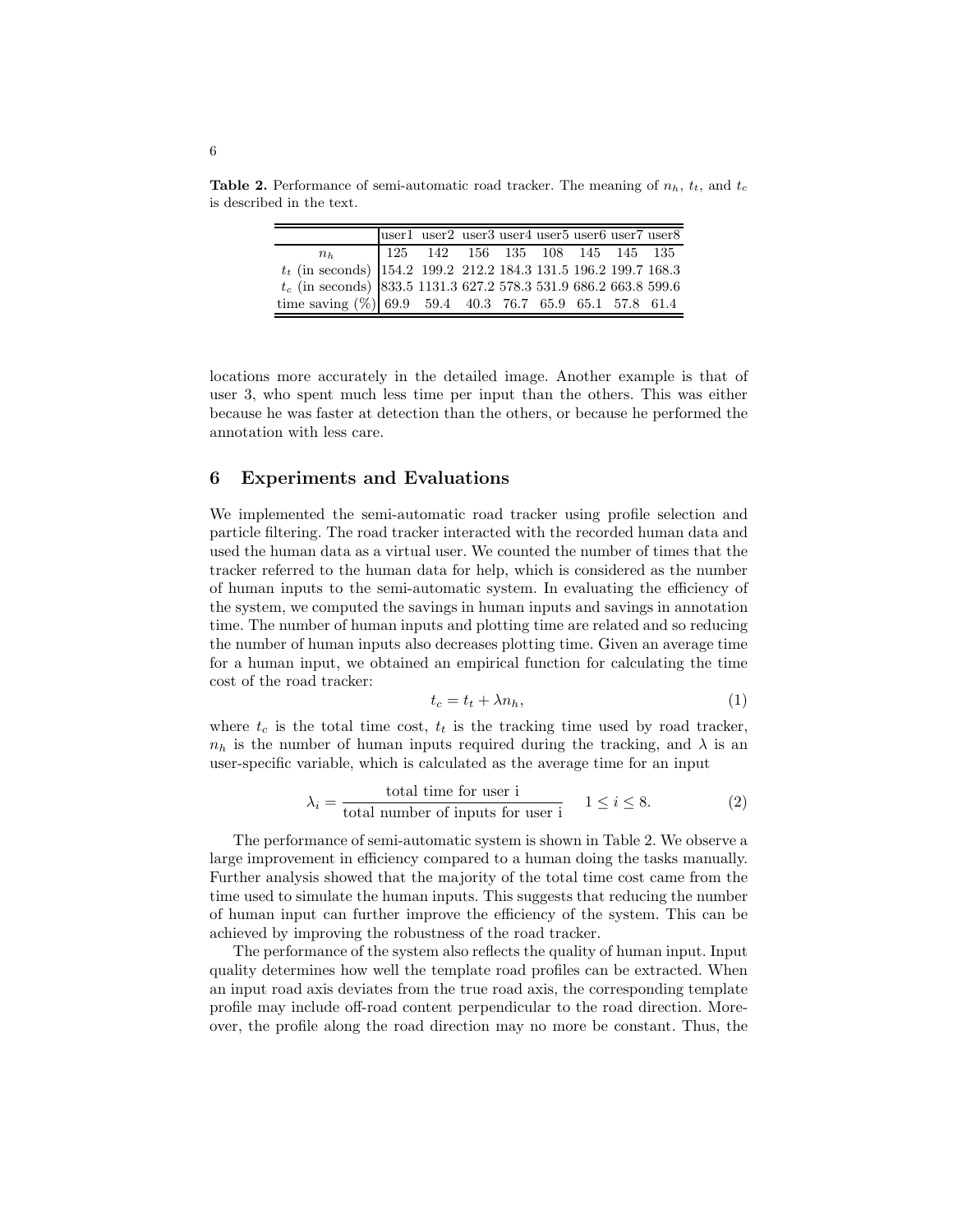road tracker may not find a match between observations and template profiles, which in turn requires more human inputs, reducing the system efficiency.

Figure 2 shows a comparison of system with and without processing of human input during road template profile extraction. When human input processing is skipped, noisy template profiles enter the knowledge base. This increases the time for profile matching during the observation step of the Bayesian filter, which, in turn, causes the system efficiency to drop dramatically.



Fig. 2. Efficiency comparison of semi-automatic road tracking.

## 7 Conclusion

Studying the influence of human input to the semi-automatic image interpretation system is important, not only because human input affects the performance of the system, but also because it is a necessary step to develop user-adapted systems. We have introduced a way to model these influences in an image annotation application. The user inputs were transferred into knowledge that computer vision algorithm can process and accumulate. Then they were processed to optimize the road tracker in profile matching. We analyzed the human input patterns and pointed out how the quality of the human input affected the efficiency of the system.

## References

- 1. Myers, B., Hudson, S., Pausch, R.: Past, present, and future of user interface software tools. ACM Transactions on Computer-Human Interaction 7 (2000) 3–28
- 2. Chin, D.: Empirical evaluation of user models and user-adapted systems. User Modeling and User-Adapted Interaction 11 (2001) 181–194
- 3. Isard, M., Blake, A.: CONDENSATION-conditional density propagation for visual tracking. International Journal of Computer Vision 29 (1998) 5–28